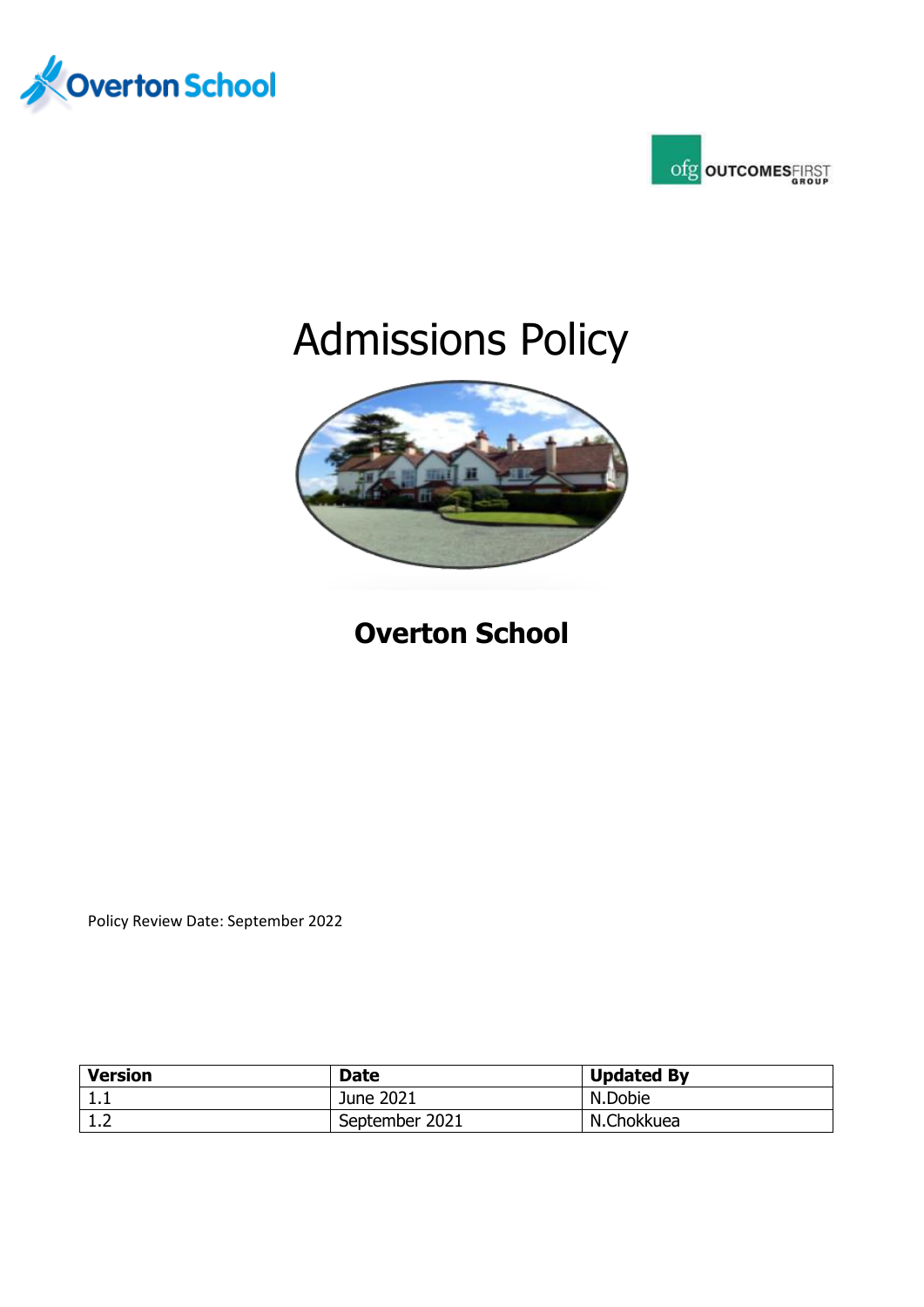



# **INTRODUCTION**

At Overton School we are registered to care for and educate children from the age of 11 to 18 covering Key Stages 3-5. No child is refused entry on the grounds of race, ethnicity, gender, religion or sexual orientation. We require confirmation of the date of birth of a child.

# **PUPIL PROFILE**

Our school provides education for young people who have, Autistic Spectrum Conditions as well as other related needs or diagnoses, including mental health, ADHD, ADD, and other conditions. Most of our children are referred to us and are funded through the local authorities. Our age range may vary depending on specific cases; however most of our pupils will range between 11-18 years of age. All pupils at Overton School will have an Education Health Care Plan (EHCP) and a diagnosis of Autism. Pupils enter our school via two routes, internally which are via our own care home or external which are from Local Authorities. At the Overton School we offer a safe, nurturing environment with the aim of helping young people who have become disillusioned with the education become reengaged to make progress both academically and socially.

All pupils must have an Education Health Care plan (EHCP). This Statement or EHCP must contain either a diagnosis of autism or have a clear reference to autistic type behaviours or associated disorders within the autistic spectrum.

Criteria for admission:

- Compatibility with peer group
- Compatibility with curriculum and learning environment
- Suitability of environment:

Admission will not be detrimental to the needs of other children – no pupil/student should compromise the opportunities of others within the school. It is essential that admissions are properly planned and allow for smooth transition.

The school must also be satisfied that the parents / carers of the child are supportive of the placement.

# **ADMISSIONS - DAY AND RESIDENTIAL PROCEDURE**

1. We are able to give parents information regarding our assessment and admission process on enquiry. We encourage parents/carers to engage in a dialogue with their local authority and to make a joint application. Note: the school will take referrals and organise admissions assessments at any point in an academic year. Intake is not restricted to September only.

2. If during the referral stage the school assesses (based on reading the child's paperwork and any pre admissions information sought) that the school may be able to meet the child's needs and the school has a suitable vacancy the school admissions panel will in most cases be able to make a decision over the following few days. The decision will be made in line with the Code of Practice for Special Educational Needs:

a) Special Educational Needs –

- a) Can the school meet the child's needs?
- b) Resources would the placement be an inefficient use of resources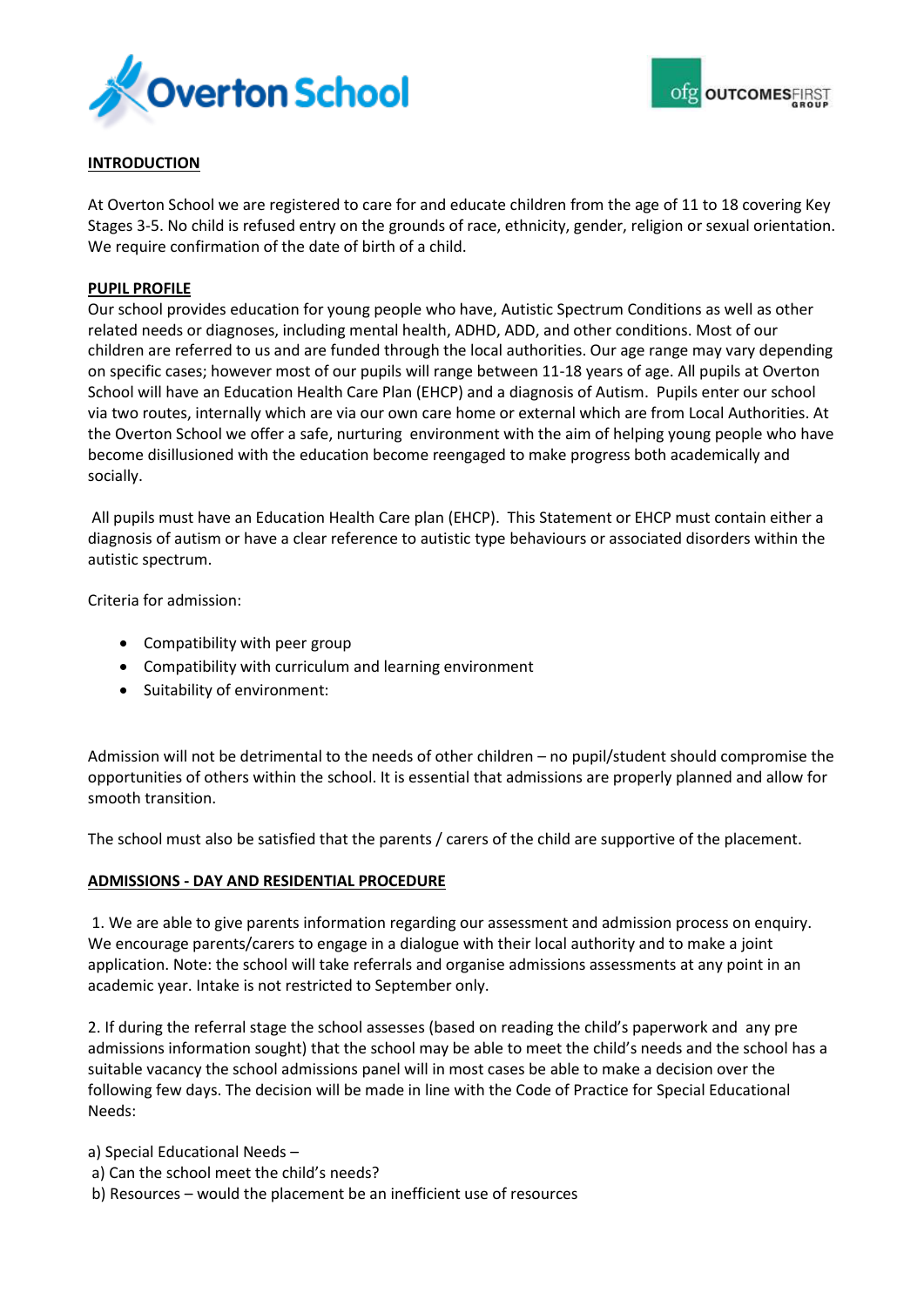



c) Current pupils – would the placement be incompatible with the efficient

3. If the school believes they can meet the needs of the pupil they will contact the local authority and parent to offer a place. Then the LA and/or parent/carer will be notified in writing of the outcome of the assessment within 10 working days of completion of the assessment process. NB: The process is deemed to be complete when all information has been gathered.

4. If the school is able to meet the child's special educational needs, an offer of a place, a start date and the proposed fee will be suggested to the Local Authority, (LA). When the LA confirms that the offer of a place is going to be taken up, the school will send contracts to the LA.

5. After this the school will send out an admissions pack which will include information about the school for both parents and pupil and detailed pre admission questionnaires. The admission pack will include procedures for introducing children to school, staff and other pupils/students, daily routines and expectations. This will all be in a suitable format for the child and personal guidance and support will be provided as appropriate. The parents / carers and if appropriate the pupil will be invited to an admission interview.

# **EXTERNAL – A REFERRAL IS RECEIVED FROM THE LOCAL AUTHORITY**

In line with the Special Education Needs Code of Practice a multi-disciplinary decision is reached whereby the child with parents and/or guardians and/or carers visits the school. If it is agreed that the school is, in principle, the most appropriate educational setting for the child then a transition plan is implemented. Parents or guardians/carers will also be asked to provide the school with any further information which they feel will enable us to provide their child with the best possible education. If agreed a place will be offered based on availability and in accordance with the Code of Practice for Schools, Disability Discrimination Act 1995 Part 4 and Schedule 10 of the Equality Act 2010. For more details please see the Prospectus.

# **SPECIAL EDUCATIONAL NEEDS**

Where a child who has a Statement of EHCP joins our school, we will always consult with parents/guardians/carers and, where appropriate, the Local Authority to ensure that the required curriculum is provided for as set out in the Education, Health and Care Plan (EHCP) including the full National Curriculum if this is specified. We will also co-operate with the Local Authority to ensure that relevant reviews, including the annual review, are carried out as required by regulation and best practice. The school will make reasonable adjustments to meet the needs of children with a statement of special educational needs. Any additional services that are needed to meet the requirements of the Statement or additional services such as dyslexic tuition will be subject to charge. This will be either directly to the parents/guardians/carers, or the Local Authority if they are responsible for the fees and our school is named in Part 4 of The Statement or the relevant section of the EHCP. Our school has a policy and procedures for children with Special Educational Needs and Disabilities (SEND) in line with the SEN Code of Practice (July 2014)

# **ENGLISH AS AN ADDITIONAL LANGUAGE**

Our school will make provision for children who have English as an additional language, (EAL) in the assessment procedure. We do not regard children as having a 'learning difficulty' solely because the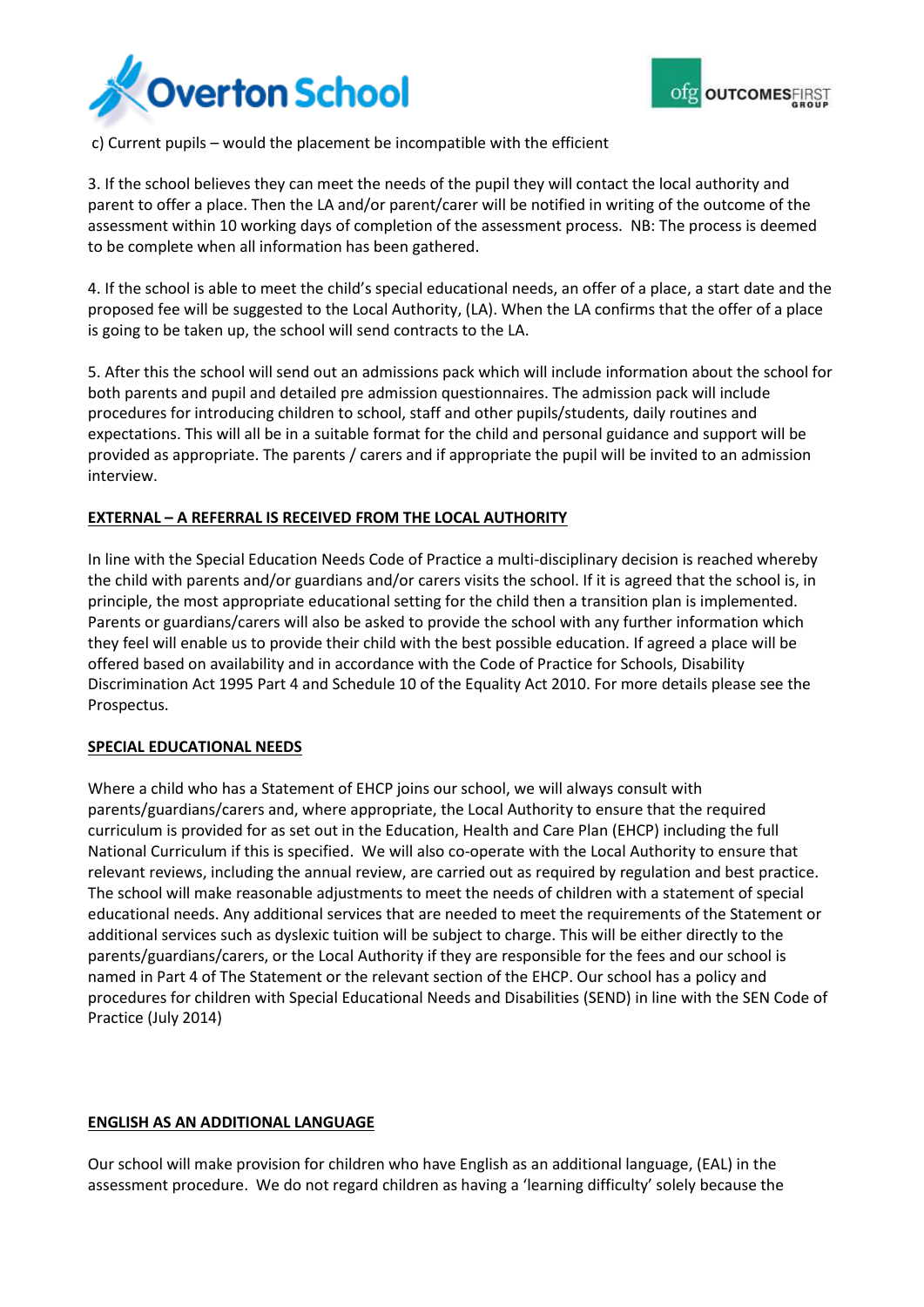

'language or medium of communication of the home is different from the language in which he or she is or will be taught' (Education Act 1996, Section 312(1), (2) and (3). However, pupils for whom English is an additional language (EAL) will be provided with appropriate support provided they meet our School Academic criteria. They will be assessed to gauge the support that may be needed in order to ensure equal access to the curriculum along with all other aspects of life at our school. Our school has a policy and procedures for students requiring English as an Additional Language (EAL).

# **ADMISSIONS POLICY APPENDIX**

It should be recognised that the young person may be ambivalent at best about the school and that because of this they may well not take in all the information given – to this end, further information will need to be offered at a later date. Young people may be referred to Bryn Melyn Care at any time during the academic year in one of two ways:-

- Via Bryn Melyn Care
- Via a local authority

As much information as possible will be sought at the point of referral to inform assessment as to whether the referral is appropriate and as to whether the school is able to meet the needs of the young person. Information sought should include:

- young person's name;
- age and date of birth;
- gender;
- ethnic background, cultural needs, religious needs/persuasion;
- health needs & history;
- educational history, needs, current provision, support received & required including whether there is a statement of special educational needs proposed educational plan;
- risk issues, level of supervision required, establish if any history of self-harm/suicide, history of volatile and aggressive behaviour, child protection issues, risks presented by third parties;
- expectations and requirements sought by the placing authority to meet the young person's needs;
- the name, address and telephone number of the young person's case accountable social worker (if applicable);
- the young person's legal status;
- the young person's and their family's social history;
- any special issues e.g., restriction of contact, child protection and
- criminal history (if any) and whether any existing criminal proceeding are outstanding.

The information provided will assist the Head of School in her assessment as to whether a school placement is viable and appropriate. The Head will consider whether the school has sufficient staffing in terms of number and experience to manage such admission both in terms of the individual young person's needs and respect of the potential impact that the admission may have on existing group dynamics. Should a referral be accepted for admission, the school will notify the company's finance department as soon as practically possible in order that the appropriate contract arrangements can be administered with the relevant placing authority. Measures of control, discipline & restraint and the requirement to search used by the school are made clear to the placing authority, the young person and parents/carer before the admission.

# **ADMISSION**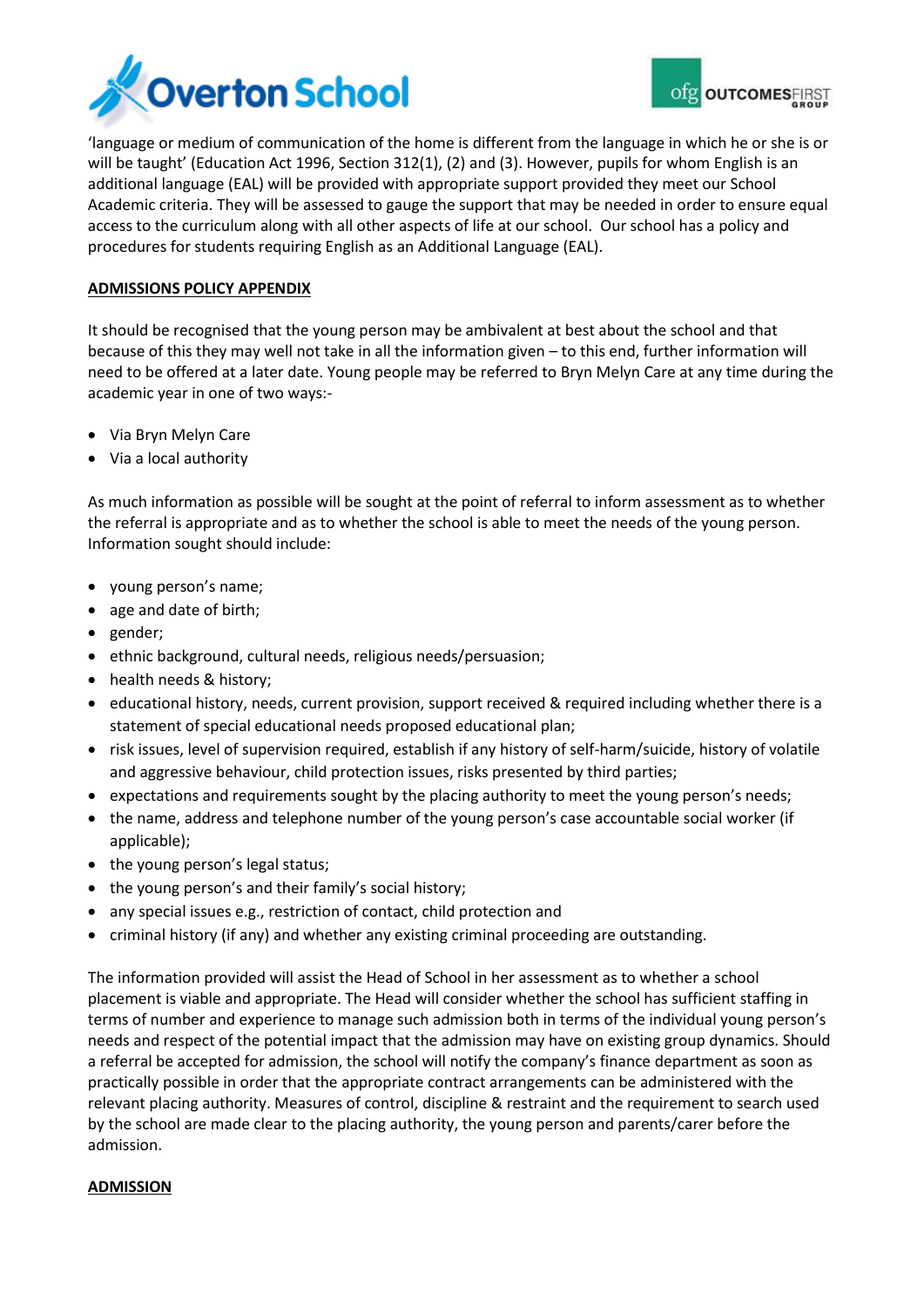



The young person's details need to be entered into the admissions register and accompanying information filed. Shropshire LA will be informed of admission on arrival at Overton**.** The young person will be shown around the school and introduced to the staff and other young people. An individual timetable and pathway will be discussed, taking into account the young person's age, aptitude and ability. Initial assessments will be carried out within the first two weeks from admission and a copy of the results will be sent to the placing authority. First impressions count and the admission of the young person into our school is one of the key elements in determining the success of the school placements.

# **REINTEGRATION TO OTHER EDUCATIONAL ESTABLISHMENTS**

Where possible we intend for young people to be discharged in a planned and purposeful way. This may be to a mainstream school, college, or other educational establishment. The move should, wherever possible, be promoted as positive, progressive and in the young person's best interest.

# **LEGAL STATUS:**

- Complies with Part 6, Paragraph 24 (3) (a) of The Education (Independent School Standards
- Compliance Record) (England) (Amendment) Regulations

# **APPLIES TO:**

- the whole school inclusive of activities outside of the normal school hours;
- all staff (teaching and support staff), the proprietor and volunteers working in the school.

# **OTHER RELEVANT DOCUMENTS:**

- Equality and Diversity Policy
- Special Educational Needs and Disability Act (SENDA)
- Attendance Policy
- Inclusion Policy

# **AVAILABILITY:**

This policy is made available to parents, guardians, carers, staff and pupils from the school office and website

# **MONITORING AND REVIEW:**

This policy will be subject to continuous monitoring, refinement and audit by the Head of School.

The Proprietor undertakes an annual review of this policy and of the efficiency with which the related duties have been discharged, by no later than one year from the date shown, or earlier if changes in legislation, regulatory requirements or best practice guidelines so require.